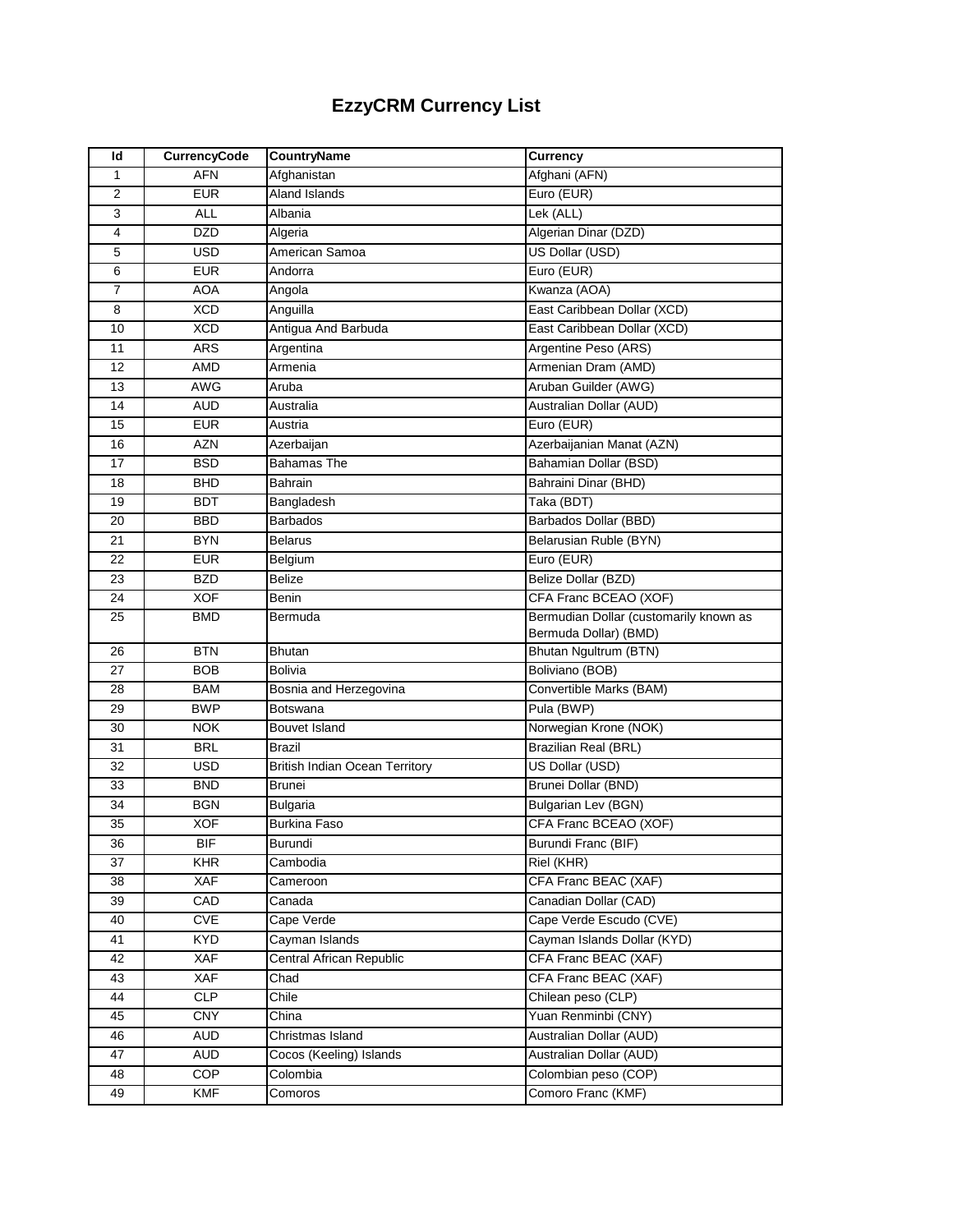| 50  | <b>XAF</b> | Congo                                | CFA Franc BEAC (XAF)         |
|-----|------------|--------------------------------------|------------------------------|
| 51  | <b>CDF</b> | Congo The Democratic Republic Of The | Congolese Franc (CDF)        |
| 52  | <b>NZD</b> | Cook Islands                         | New Zealand Dollar (NZD)     |
| 53  | CRC        | Costa Rica                           | Costa Rican Colon (CRC)      |
| 54  | <b>XOF</b> | Cote D'Ivoire (Ivory Coast)          | CFA Franc BCEAO (XOF)        |
| 55  | <b>HRK</b> | Croatia (Hrvatska)                   | Croatian Kuna (HRK)          |
| 56  | <b>CUP</b> | Cuba                                 | Cuban peso (CUP)             |
| 57  | <b>EUR</b> | Cyprus                               | Euro (EUR)                   |
| 58  | CZK        | Czech Republic                       | Czech Koruna (CZK)           |
| 59  | <b>DKK</b> | Denmark                              | Danish Krone (DKK)           |
| 60  | <b>DJF</b> | Djibouti                             | Djibouti Franc (DJF)         |
| 61  | <b>XCD</b> | Dominica                             | East Caribbean Dollar (XCD)  |
| 62  | <b>DOP</b> | Dominican Republic                   | Dominican Peso (DOP)         |
| 63  | <b>USD</b> | East Timor                           | US Dollar (USD)              |
| 64  | <b>USD</b> | Ecuador                              | US Dollar (USD)              |
| 65  | <b>EGP</b> |                                      | Egyptian Pound (EGP)         |
| 66  | <b>USD</b> | Egypt<br>El Salvador                 | US Dollar (USD)              |
|     | <b>XAF</b> |                                      | CFA Franc BEAC (XAF)         |
| 67  |            | <b>Equatorial Guinea</b>             |                              |
| 68  | <b>ERN</b> | Eritrea                              | Nakfa (ERN)                  |
| 69  | <b>EUR</b> | Estonia                              | Euro (EUR)                   |
| 70  | <b>ETB</b> | Ethiopia                             | Ethiopian Birr (ETB)         |
| 71  | <b>FKP</b> | <b>Falkland Islands</b>              | Falkland Islands Pound (FKP) |
| 72  | <b>DKK</b> | Faroe Islands                        | Danish Krone (DKK)           |
| 73  | <b>FJD</b> | Fiji Islands                         | Fiji Dollar (FJD)            |
| 74  | <b>EUR</b> | Finland                              | Euro (EUR)                   |
| 75  | <b>EUR</b> | France                               | Euro (EUR)                   |
| 76  | <b>EUR</b> | French Guiana                        | Euro (EUR)                   |
| 77  | <b>XPF</b> | French Polynesia                     | CFP Franc (XPF)              |
| 78  | <b>EUR</b> | <b>French Southern Territories</b>   | Euro (EUR)                   |
| 79  | <b>XAF</b> | Gabon                                | CFA Franc BEAC (XAF)         |
| 80  | <b>GMD</b> | Gambia The                           | Dalasi (GMD)                 |
| 81  | <b>GEL</b> | Georgia                              | Lari (GEL)                   |
| 82  | <b>EUR</b> | Germany                              | Euro (EUR)                   |
| 83  | <b>GHS</b> | Ghana                                | Cedi (GHS)                   |
| 84  | <b>GIP</b> | Gibraltar                            | Gibraltar Pound (GIP)        |
| 85  | <b>EUR</b> | Greece                               | Euro (EUR)                   |
| 86  | DKK.       | Greenland                            | Danish Krone (DKK)           |
| 87  | <b>XCD</b> | Grenada                              | East Caribbean Dollar (XCD)  |
| 88  | <b>EUR</b> | Guadeloupe                           | Euro (EUR)                   |
| 89  | <b>USD</b> | Guam                                 | US Dollar (USD)              |
| 90  | <b>GTQ</b> | Guatemala                            | Quetzal (GTQ)                |
| 91  | GBP        | Guernsey and Alderney                | Pound Sterling (GBP)         |
| 92  | <b>GNF</b> | Guinea                               | Guinea Franc (GNF)           |
| 93  | <b>XOF</b> | Guinea-Bissau                        | CFA Franc BCEAO (XOF)        |
| 94  | GYD        | Guyana                               | Guyana Dollar (GYD)          |
| 95  | <b>HTG</b> | Haiti                                | Haitian gourde (HTG)         |
| 96  | <b>AUD</b> | Heard Island and McDonald Islands    | Australian Dollar (AUD)      |
| 97  | <b>HNL</b> | Honduras                             | Lempira (HNL)                |
| 98  | <b>HKD</b> | Hong Kong S.A.R.                     | Hong Kong Dollar (HKD)       |
| 99  | <b>HUF</b> | Hungary                              | Forint (HUF)                 |
| 100 | <b>ISK</b> | Iceland                              | Iceland Krona (ISK)          |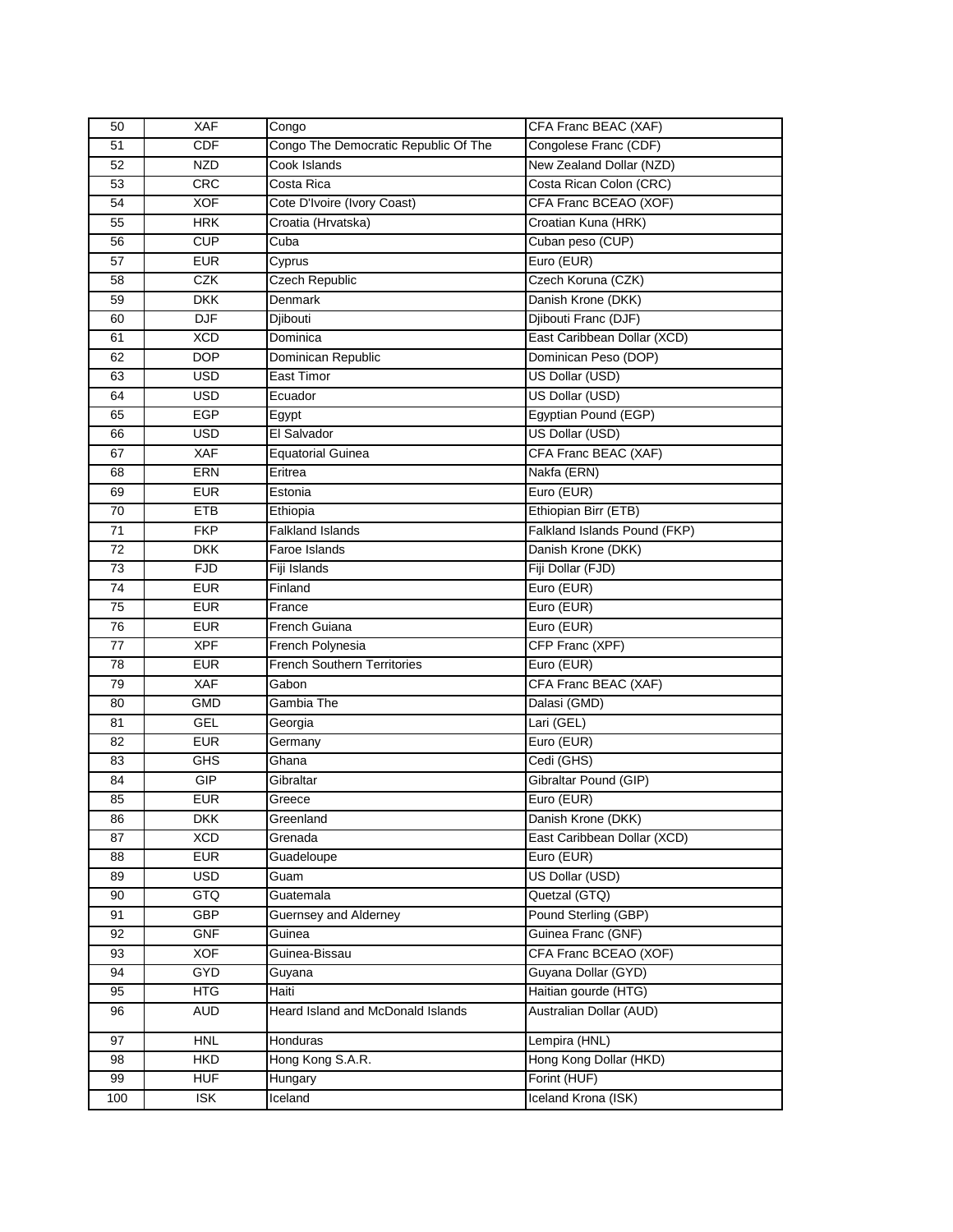| 101 | <b>INR</b> | India            | Indian Rupee (INR)          |
|-----|------------|------------------|-----------------------------|
| 102 | <b>IDR</b> | Indonesia        | Rupiah (IDR)                |
| 103 | <b>IRR</b> | Iran             | Iranian Rial (IRR)          |
| 104 | <b>IQD</b> | Iraq             | Iraqi Dinar (IQD)           |
| 105 | <b>EUR</b> | Ireland          | Euro (EUR)                  |
| 106 | ILS        | Israel           | New Israeli Sheqel (ILS)    |
| 107 | <b>EUR</b> | Italy            | Euro (EUR)                  |
| 108 | <b>JMD</b> | Jamaica          | Jamaican Dollar (JMD)       |
| 109 | <b>JPY</b> | Japan            | Yen (JPY)                   |
| 110 | <b>GBP</b> | Jersey           | Pound Sterling (GBP)        |
| 111 | JOD        | Jordan           | Jordanian Dinar (JOD)       |
| 112 | <b>KZT</b> | Kazakhstan       | Tenge (KZT)                 |
| 113 | <b>KES</b> | Kenya            | Kenyan Shilling (KES)       |
| 114 | <b>AUD</b> | Kiribati         | Australian Dollar (AUD)     |
| 115 | <b>KPW</b> | Korea North      | North Korean Won (KPW)      |
| 116 | <b>KRW</b> | Korea South      | Won (KRW)                   |
| 117 | <b>KWD</b> | Kuwait           | Kuwaiti Dinar (KWD)         |
| 118 | <b>KGS</b> | Kyrgyzstan       | Som (KGS)                   |
| 119 | <b>LAK</b> | Laos             | Kip (LAK)                   |
| 120 | <b>EUR</b> | Latvia           | Euro (EUR)                  |
| 121 | <b>LBP</b> | Lebanon          | Lebanese Pound (LBP)        |
| 122 | LSL        | Lesotho          | Lesotho loti (LSL)          |
| 123 | <b>LRD</b> | Liberia          | Liberian Dollar (LRD)       |
| 124 | <b>LYD</b> | Libya            | Libyan Dinar (LYD)          |
| 125 | <b>CHF</b> | Liechtenstein    | Swiss Franc (CHF)           |
| 126 | <b>EUR</b> | Lithuania        | Euro (EUR)                  |
| 127 | <b>EUR</b> | Luxembourg       | Euro (EUR)                  |
| 128 | <b>MOP</b> | Macau S.A.R.     | Pataca (MOP)                |
| 129 | <b>MKD</b> | Macedonia        | Denar (MKD)                 |
| 130 | <b>MGA</b> | Madagascar       | Malagasy Ariary (MGA)       |
| 131 | <b>MWK</b> | Malawi           | Kwacha (MWK)                |
| 132 | <b>MYR</b> | Malaysia         | Malaysian Ringgit (MYR)     |
| 133 | <b>MVR</b> | Maldives         | Rufiyaa (MVR)               |
| 134 | <b>XOF</b> | Mali             | CFA Franc BCEAO (XOF)       |
| 135 | <b>EUR</b> | Malta            | Euro (EUR)                  |
| 136 | <b>GBP</b> | Man (Isle of)    | Pound Sterling (GBP)        |
| 137 | <b>USD</b> | Marshall Islands | US Dollar (USD)             |
| 138 | <b>EUR</b> | Martinique       | Euro (EUR)                  |
| 139 | <b>MRO</b> | Mauritania       | Ouguiya (MRO)               |
| 140 | <b>MUR</b> | <b>Mauritius</b> | Mauritius Rupee (MUR)       |
| 141 | <b>EUR</b> | Mayotte          | Euro (EUR)                  |
| 142 | <b>MXN</b> | Mexico           | Mexican peso (MXN)          |
| 143 | <b>USD</b> | Micronesia       | US Dollar (USD)             |
| 144 | <b>MDL</b> | Moldova          | Moldovan Leu (MDL)          |
| 145 | <b>EUR</b> | Monaco           | Euro (EUR)                  |
| 146 | <b>MNT</b> | Mongolia         | Tugrik (MNT)                |
| 147 | <b>EUR</b> | Montenegro       | Euro (EUR)                  |
| 148 | <b>XCD</b> | Montserrat       | East Caribbean Dollar (XCD) |
| 149 | MAD        | Morocco          | Moroccan Dirham (MAD)       |
| 150 | <b>MZN</b> | Mozambique       | Metical (MZN)               |
| 151 | <b>MMK</b> | Myanmar          | Kyat (MMK)                  |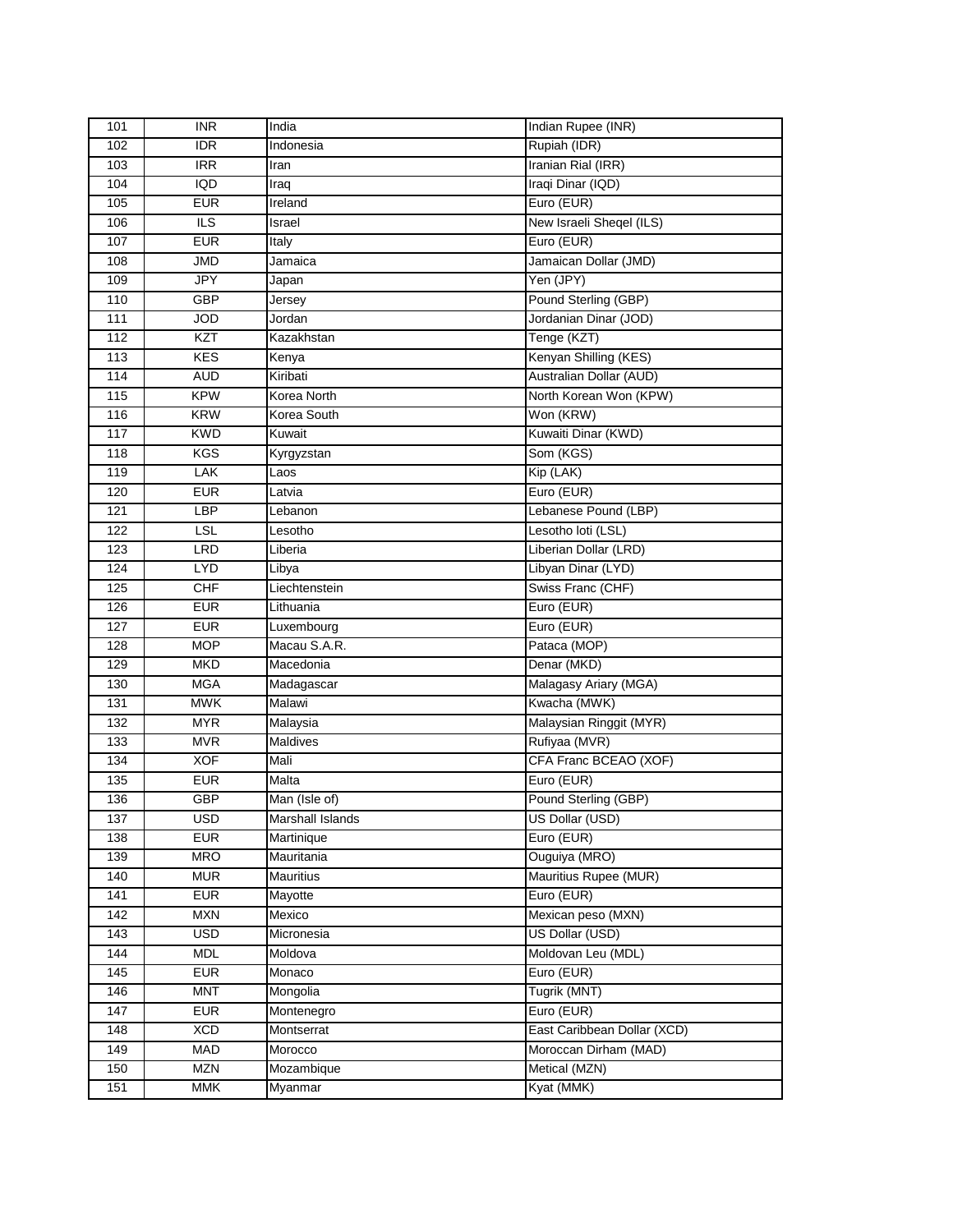| 152 | <b>NAD</b> | Namibia                                             | Namibian Dollar (NAD)                        |
|-----|------------|-----------------------------------------------------|----------------------------------------------|
| 153 | <b>AUD</b> | Nauru                                               | Australian Dollar (AUD)                      |
| 154 | <b>NPR</b> | Nepal                                               | Nepalese Rupee (NPR)                         |
| 155 | <b>USD</b> |                                                     | US Dollar (USD)                              |
| 156 | <b>EUR</b> | Bonaire, Sint Eustatius and Saba<br>Netherlands The | Euro (EUR)                                   |
|     |            |                                                     |                                              |
| 157 | <b>XPF</b> | New Caledonia                                       | CFP Franc (XPF)                              |
| 158 | <b>NZD</b> | New Zealand                                         | New Zealand Dollar (NZD)                     |
| 159 | <b>NIO</b> | Nicaragua                                           | Cordoba Oro (NIO)                            |
| 160 | <b>XOF</b> | Niger                                               | CFA Franc BCEAO (XOF)                        |
| 161 | NGN        | Nigeria                                             | Naira (NGN)                                  |
| 162 | <b>NZD</b> | Niue                                                | New Zealand Dollar (NZD)                     |
| 163 | <b>AUD</b> | Norfolk Island                                      | Australian Dollar (AUD)                      |
| 164 | <b>USD</b> | Northern Mariana Islands                            | US Dollar (USD)                              |
| 165 | <b>NOK</b> | Norway                                              | Norwegian Krone (NOK)                        |
| 166 | <b>OMR</b> | Oman                                                | Rial Omani (OMR)                             |
| 167 | <b>PKR</b> | Pakistan                                            | Pakistan Rupee (PKR)                         |
| 168 | <b>USD</b> | Palau                                               | US Dollar (USD)                              |
| 169 | <b>ILS</b> | Palestinian Territory Occupied                      | New Israeli Sheqel (ILS)                     |
| 170 | PAB        | Panama                                              | Panamanian balboa (PAB)                      |
| 171 | <b>PGK</b> | Papua new Guinea                                    | Kina (PGK)                                   |
| 172 | <b>PYG</b> | Paraguay                                            | Guarani (PYG)                                |
| 173 | <b>PEN</b> | Peru                                                | Nuevo Sol (PEN)                              |
| 174 | <b>PHP</b> | Philippines                                         | Philippine Peso (PHP)                        |
| 175 | <b>NZD</b> | Pitcairn Island                                     | New Zealand Dollar (NZD)                     |
| 176 | <b>PLN</b> | Poland                                              | Zloty (PLN)                                  |
| 177 | <b>EUR</b> | Portugal                                            | Euro (EUR)                                   |
| 178 | <b>USD</b> | Puerto Rico                                         | US Dollar (USD)                              |
| 179 | QAR        | Qatar                                               | Qatari Rial (QAR)                            |
| 180 | <b>EUR</b> | Reunion                                             | Euro (EUR)                                   |
| 181 | <b>RON</b> | Romania                                             | New Leu (RON)                                |
| 182 | <b>RUB</b> | Russia                                              | Russian Ruble (RUB)                          |
| 183 | <b>RWF</b> | Rwanda                                              | Rwanda Franc (RWF)                           |
| 184 | SHP        | Saint Helena                                        | Saint Helena Pound (SHP)                     |
| 185 | <b>XCD</b> | Saint Kitts And Nevis                               | East Caribbean Dollar (XCD)                  |
| 186 | <b>XCD</b> | Saint Lucia                                         | East Caribbean Dollar (XCD)                  |
| 187 | <b>EUR</b> | Saint Pierre and Miquelon                           | Euro (EUR)                                   |
| 188 | <b>XCD</b> | Saint Vincent And The Grenadines                    | East Caribbean Dollar (XCD)                  |
| 189 | <b>EUR</b> | Saint-Barthelemy                                    | Euro (EUR)                                   |
| 190 | <b>EUR</b> | Saint-Martin (French part)                          | Euro (EUR)                                   |
| 191 | WST        | Samoa                                               | Tala (WST)                                   |
| 192 | <b>EUR</b> | San Marino                                          | Euro (EUR)                                   |
| 193 | <b>STD</b> | Sao Tome and Principe                               | Dobra (STD)                                  |
| 194 | SAR        | Saudi Arabia                                        | Saudi Riyal (SAR)                            |
| 195 |            |                                                     |                                              |
|     | <b>XOF</b> | Senegal                                             | CFA Franc BCEAO (XOF)<br>Serbian Dinar (RSD) |
| 196 | <b>RSD</b> | Serbia                                              |                                              |
| 197 | <b>SCR</b> | Seychelles                                          | Seychelles Rupee (SCR)                       |
| 198 | SLL        | Sierra Leone                                        | Leone (SLL)                                  |
| 199 | SGD        | Singapore                                           | Singapore Dollar (SGD)                       |
| 200 | <b>EUR</b> | Slovakia                                            | Euro (EUR)                                   |
| 201 | <b>EUR</b> | Slovenia                                            | Euro (EUR)                                   |
| 202 | SBD        | Solomon Islands                                     | Solomon Islands Dollar (SBD)                 |